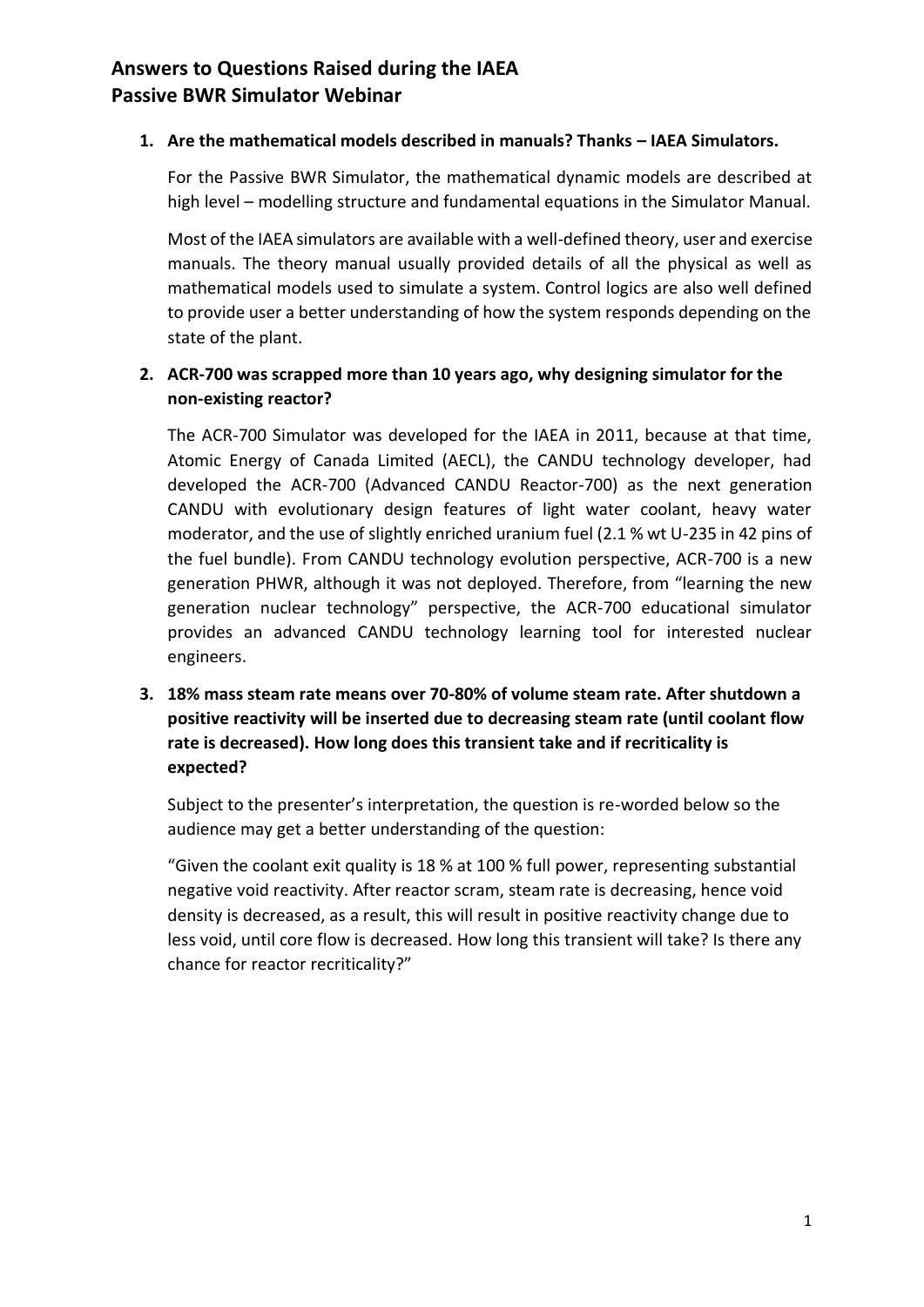:



The reactivity effects at 100 % full power are shown below (simulator assumptions)

Note at 100 % full power, the void reactivity with 18 % quality at core exit is -20.77 mk as noted above.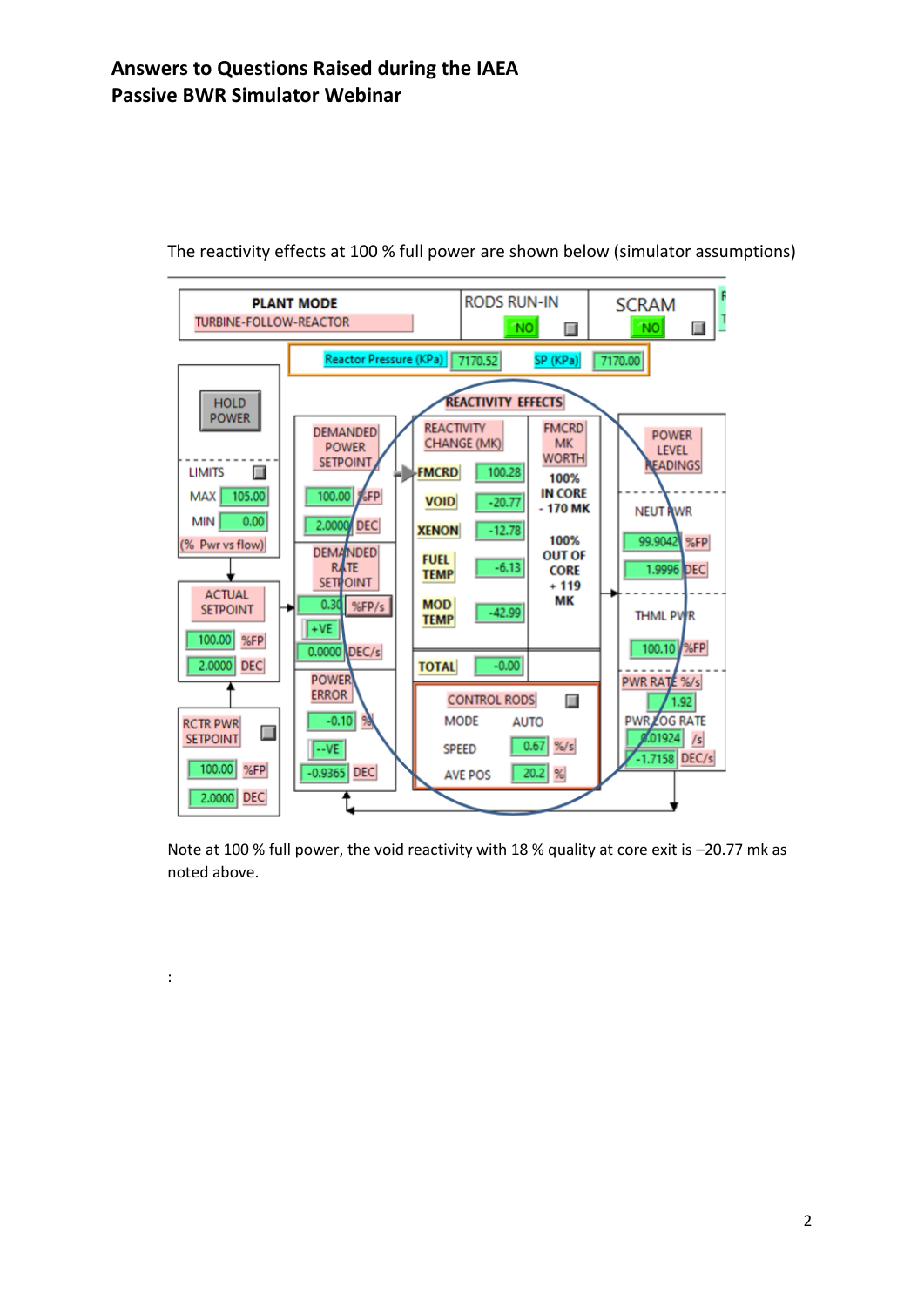After reactor scram for 2.5 minutes, see the snapshot below regarding the change of reactivity effects. Notably the void reactivity is changed from –20 mk to 0 mk,

| <b>Reactor Scram</b>                                                                                                                                                            | <b>Turbine Trip</b>                                                                                                                                                                                                                                                         | Reactor Pres V. Lo                                                                                                                               | Rods Run-in Reg'd                                                             | Hi Dryw P/LOCA                                                                             | <b>Turbine Runback</b>                                                                          | Gen Breaker Opn                                                                                    | Labview             |
|---------------------------------------------------------------------------------------------------------------------------------------------------------------------------------|-----------------------------------------------------------------------------------------------------------------------------------------------------------------------------------------------------------------------------------------------------------------------------|--------------------------------------------------------------------------------------------------------------------------------------------------|-------------------------------------------------------------------------------|--------------------------------------------------------------------------------------------|-------------------------------------------------------------------------------------------------|----------------------------------------------------------------------------------------------------|---------------------|
| <b>Hi Neut Pwr vs Flow</b>                                                                                                                                                      | Reactor Pres V. Hi                                                                                                                                                                                                                                                          | <b>Reactor Pres Lo</b>                                                                                                                           | Reactor Level Lo                                                              | Reactor LvI V. Lo                                                                          | Lo Turb Fwd Pwr                                                                                 | FW Pump(s) Trip                                                                                    | 530<br><b>ASSIM</b> |
| <b>Reactor Isolated</b>                                                                                                                                                         | <b>Reactor Press Hi</b>                                                                                                                                                                                                                                                     | Core Flow Lo                                                                                                                                     | Reactor Level Hi                                                              | Turbine Gov. in Man                                                                        | Loss RIP Pmp(s)                                                                                 | <b>Malfunction Active</b>                                                                          | 2202                |
| <b>PLANT MODE</b><br><b>TURBINE-FOLLOW-REACTOR</b>                                                                                                                              |                                                                                                                                                                                                                                                                             | <b>RODS RUN-IN</b><br><b>NO</b><br>П                                                                                                             | <b>SCRAM</b><br>YES<br>Ш                                                      | <b>RCTR</b><br>$105.0 -$<br><b>TRML</b><br>$00.0 -$<br>$95.0 -$                            | Reactor Pwr & Thermal Pwrl                                                                      | Core Flow Rate (Kg/s)<br>$13000.0 -$<br>$12000.0 -$                                                |                     |
| <b>HOLD</b><br><b>POWER</b>                                                                                                                                                     | Reactor Pressure (KPa)<br>BRING REACTOR TO<br>$\circledcirc$<br>CRITICAL RANGE<br><b>DEMANDED</b><br><b>POWER</b><br><b>SETPOINT</b>                                                                                                                                        | 7203.03<br>SP (KPa)<br><b>REACTIVITY EFFECTS</b><br><b>REACTIVITY</b><br><b>FMCRD</b><br><b>CHANGE (MK)</b><br><b>MK</b><br><b>WORTH</b>         | 7170.00<br><b>POWER</b><br><b>LEVEL</b><br><b>READINGS</b>                    | $90.0 -$<br>$85.0 -$<br>$80.0 -$<br>8:27:02 PM<br><b>ACT</b><br>$110.0 -$                  | 8:28:48 PM<br><b>Actual &amp; Demanded SP</b>                                                   | $11000.0 -$<br>$10000.0 -$<br>8:28:48 PM<br>8:27:02 PM<br><b>Total React Chge (mk)</b><br>$10.0 -$ |                     |
| Ш<br><b>LIMITS</b><br>105.00<br><b>MAX</b><br>0.00<br><b>MIN</b><br>(% Pwr vs flow)<br><b>ACTUAL</b><br><b>SETPOINT</b><br>₩<br>0.33<br>%FP<br>$-0.4836$ DEC<br><b>RCTR PWR</b> | <b>FMCRD</b><br>1.22 %FP<br>0.0865 DEC<br><b>XENON</b><br><b>DEMANDED</b><br><b>FUEL</b><br><b>RATE</b><br><b>TEMP</b><br><b>SETPOINT</b><br>$0.30$ %PP/s<br><b>MOD</b><br><b>TEMP</b><br>$+VE$<br>0.0000 DEC/s<br><b>TOTAL</b><br><b>POWER</b><br><b>ERROR</b><br>$0.05$ % | $-170.00$<br>100%<br><b>IN CORE</b><br><b>VOID</b><br>0.00<br>$-170$ MK<br>$-12.92$<br>100%<br><b>OUT OF</b><br>$-4.11$<br><b>CORE</b><br>$+119$ | <b>NEUT PWR</b><br>1.2842 %FP<br>0.1086 DEC                                   | DMD<br>$100.0 -$<br>$90.0 -$<br>$80.0 -$<br>8:27:02 PM<br>$30.0 -$<br>$20.0 -$<br>$10.0 -$ | 8:28:48 PM                                                                                      | $-25.0-$<br>$-50.0 -$<br>$-75.0 -$<br>$-110.0$<br>8:27:02 PM<br>8:28:48 PM                         |                     |
|                                                                                                                                                                                 |                                                                                                                                                                                                                                                                             | MК<br>$-42.37$<br>$-71.11$<br><b>CONTROL RODS</b><br>Ш<br><b>MODE</b><br><b>AUTO</b>                                                             | <b>THML PWR</b><br>2.79 %FP<br>PWR RATE %/s<br>$-0.05$<br><b>PWR LOG RATE</b> |                                                                                            | <b>Control Rods Average Pos</b>                                                                 | <b>Power Error</b><br>$10.0 -$<br>$7.5 -$<br>$5.0 -$<br>$2.5 -$<br>$-2.5-$                         |                     |
| П<br><b>SETPOINT</b><br>100.00<br>%FP<br><b>DEC</b><br>2.0000                                                                                                                   | $+VE$<br>$-1.3010$ DEC                                                                                                                                                                                                                                                      | 0.67<br>$%$ /s<br><b>SPEED</b><br>100.0 %<br><b>AVE POS</b>                                                                                      | $-0.03559$<br>/s <sup>2</sup><br>$-1.4487$ DEC/s                              | $0.0 -$<br>8:27:02 PM<br><b>Resolution</b><br>Max Out                                      | 8:28:48 PM<br><b>Time Scroll</b><br>Max In                                                      | $-5.0 -$<br>8:27:02 PM<br>8:28:48 PM                                                               |                     |
| P-BWR Reactivity &<br>Setpoints<br><b>Turbine Trip</b><br><b>Reactor Trip</b>                                                                                                   | Reactor<br>Neutron Pwr (%)                                                                                                                                                                                                                                                  | Reactor<br>Thermal Pwr(%)<br>2.79                                                                                                                | Generator Output(%)<br>Pressure (kPa)<br>0.00                                 | Reactor<br>Core<br>Flow (kg/s)<br>7203.03<br>1686.9                                        | <b>RCTR LvI</b><br><b>BOP STM Flow</b><br>2650.0<br><b>FW Flow</b><br>275.4<br><b>Fuel Temp</b> | 20.4<br>Run<br>Freeze<br>93.8<br>IC<br>Malf                                                        | Iterate<br>Help     |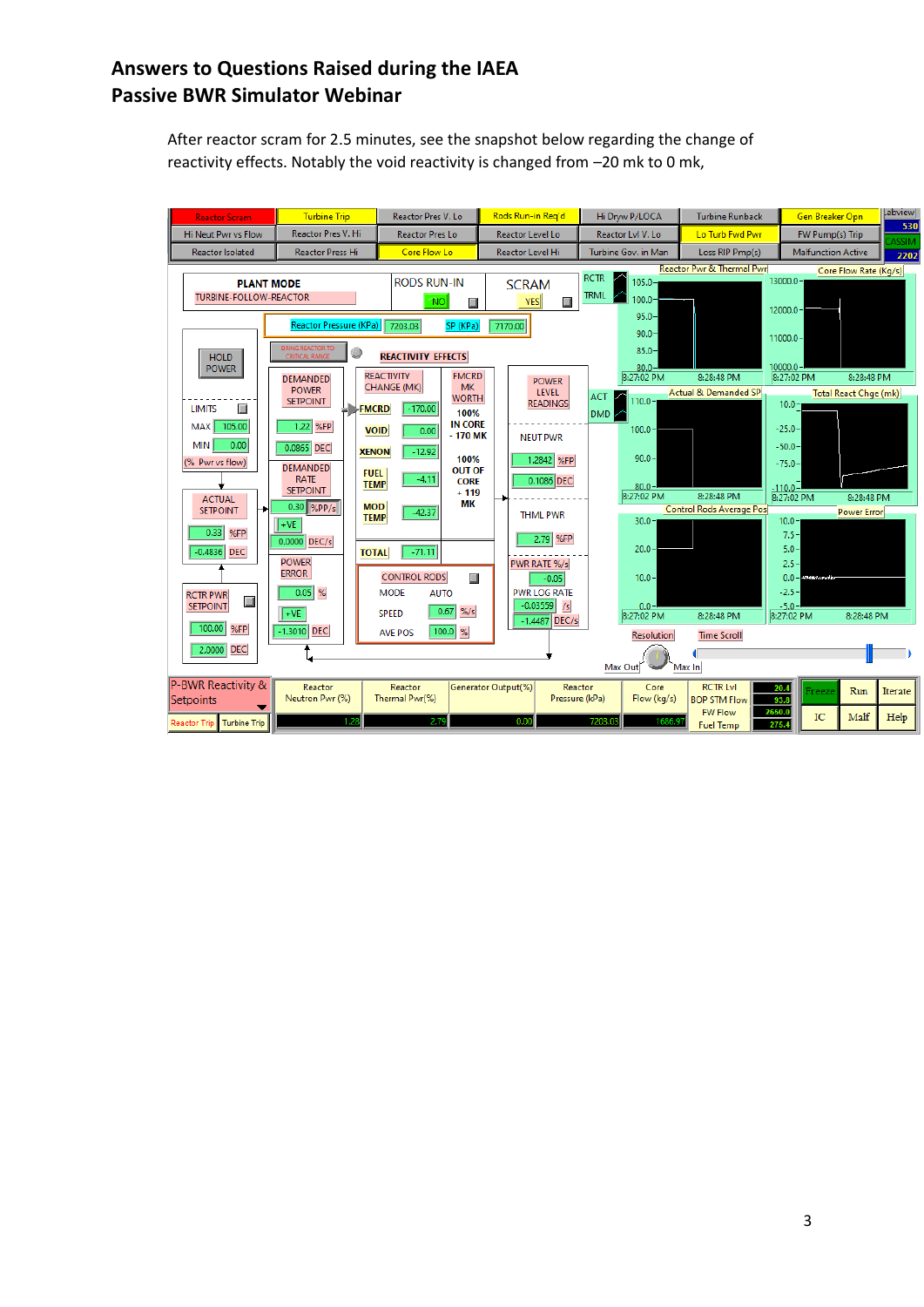

Below are the detailed time trends for the various parameters after reactor scram for 2.5 minutes.

- Control rods are fully inserted, providing –170mk of negative reactivity;
- Core coolant flow drops from 12258 kg/s to 6000 kg/s rapidly and then gradually decreasing to 2306 kg/s;
- Void reactivity has ramped up from –20 mk to -2 mk and keeps decreasing to 0 mk;
- On the bottom right, the trend for total reactivity change delta K (mk) drops from 0 mk to –108 mk at scram, and then after that, the delta K is gradually increasing to steady level of –71 mk on account of void volume decreasing due to decreasing steam rate, until void reactivity becomes 0 mk.

In answering the questions:

- $\triangleright$  It takes about 2.4 minutes for core flow to get to the lowest flow value ;
- $\geq 2.5$  minutes after reactor scram, delta K is at  $-71$  mk. There is sufficient negative reactivity in the core to guarantee reactor shutdown state. Hence there is no chance for reactor re-criticality.
- ➢ In addition, there is a Standby Liquid Control System (SLCS) which can inject boron to the core to ensure long term guarantee shutdown, if required.
- $\triangleright$  One cautionary note: all the mk values and transients discussed above are strictly Passive NWR Simulator's assumptions. The simulator developer does not have public domain information on ESBWR design data for reactivity effects and for this transient.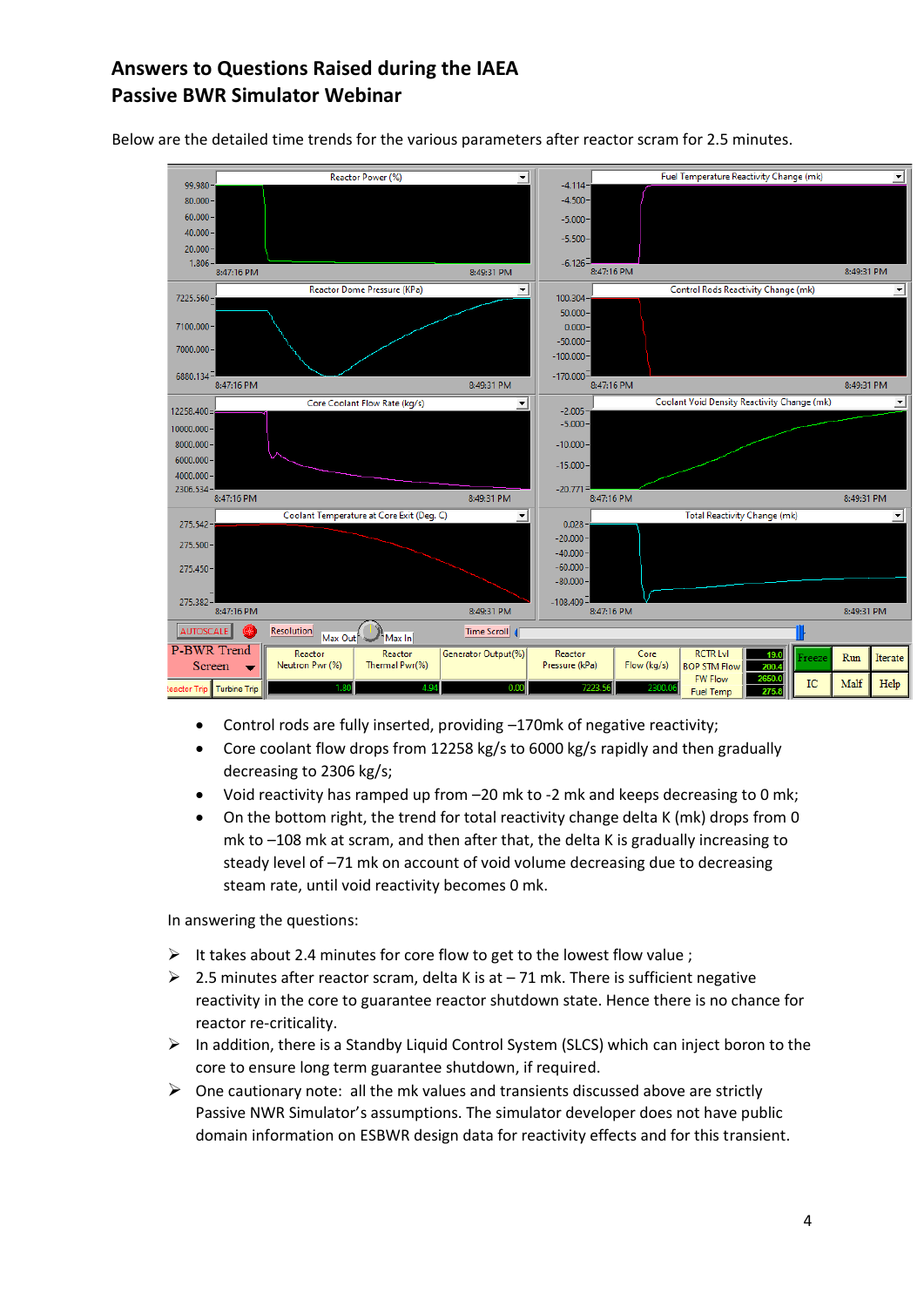### **4. What is the long-term reactivity management mechanism for the design? by poison concentration or control rod withdrawal over time?**

The ESBWR reactivity control is mainly from the movement of fine motion control rods (FMCRD). As mentioned in the presentation, variable feedwater temperature control has been added to provide a second means of reactivity control in addition to the fine motion control rod drives. But this was not implemented for the Passive BWR simulator. Instead, flow control in accordance with the power –flow map is used in the Passive BWR Simulator to provide secondary reactivity control by varying feedwater flow to change the void density, in accordance with the power-flow map requirement.

### **5. Do you use separate Doppler and fuel temperature coefficient of reactivity or they are combined?**

It is the same. The Doppler reactivity coefficient is the change in reactivity due to a change in the temperature of the fuel. As it is well known, this change results from the broadening of the resonance absorption cross sections as the temperature increases. At beginning of life, the Doppler contribution is primarily due to U-238; as the exposure increases the Pu-240 build-up contributes to the Doppler coefficient. The Doppler reactivity coefficient provides instantaneous reactivity feedback to any rise in fuel temperature, on either a local or gross basis.

#### **6. Is this ESBWR using a flux mapping neutron detector system?**

Yes it uses sophisticated neutron monitoring system, see ESBWR Plant General Description on Neutron Monitoring System on page 6-10:

[ESBWR\\_General Description Book.pdf \(gepower.com\)](https://nuclear.gepower.com/content/dam/gepower-nuclear/global/en_US/documents/ESBWR_General%20Description%20Book.pdf)

#### **7. FMCRDs why the term "Fine Motion" is added with control rods?**

The term fine motion for the FMCRD means that, during normal reactor power regulation, the control rods are controlled by an electric step motor which can provide fine motion of the control rods in small millimeters step.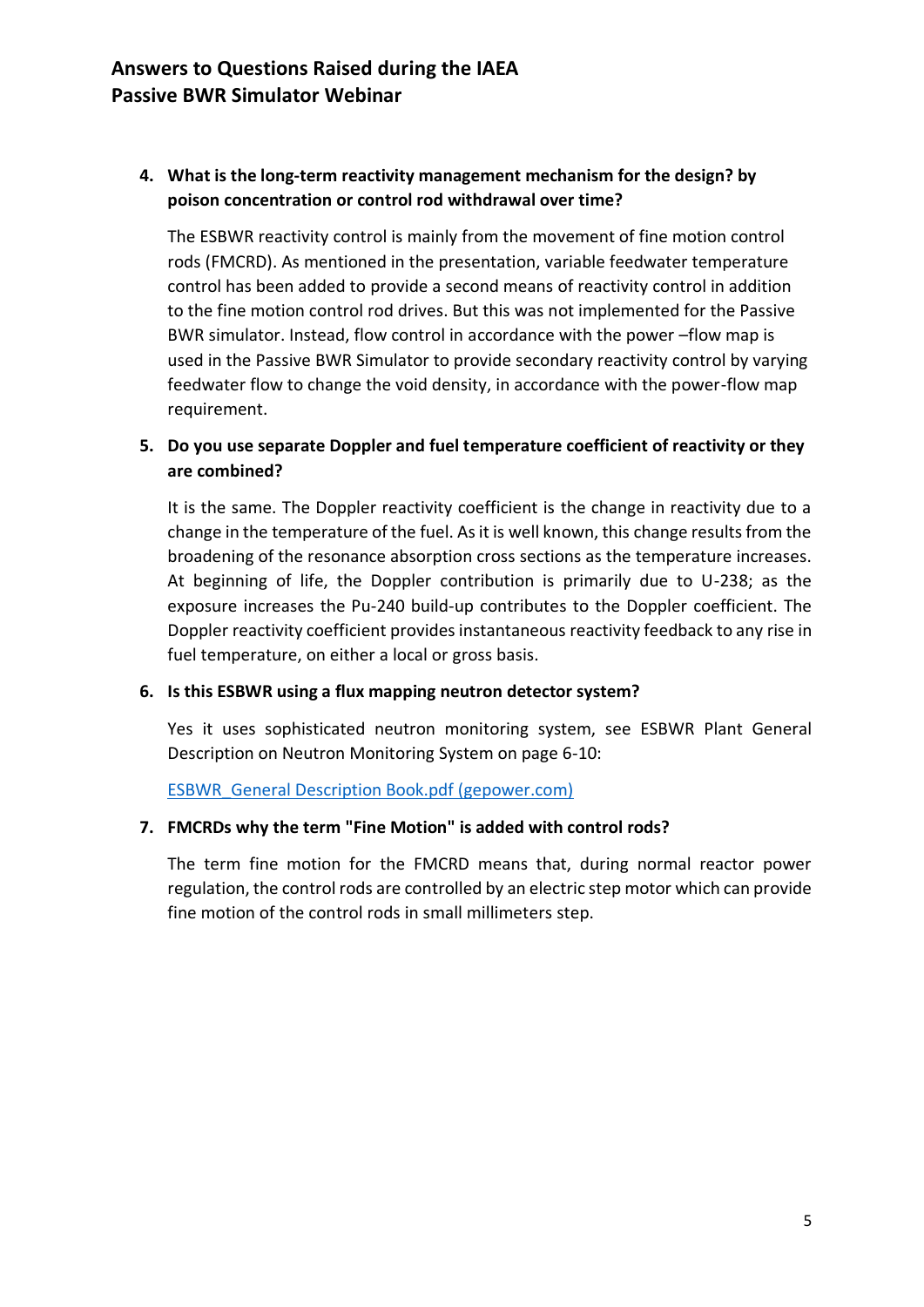**8. Overall, does the design of the ESBWR/BWRX300 have a positive void coefficient or a negative void coefficient as it relates to the coolant temperature and pressure?**

As presented in the Webinar:

| The Passive BWR Reactor Neutronic<br>data used for the Simulator                                                    |                                                                    |  |  |  |  |
|---------------------------------------------------------------------------------------------------------------------|--------------------------------------------------------------------|--|--|--|--|
| Passive BWR Reactor Neutronics Data - Only used for Simulator                                                       |                                                                    |  |  |  |  |
| Reactivity Coefficients (nominal values; actual value Source: US NRC BWR Training Manual<br>vary with temperature). | (public domain)                                                    |  |  |  |  |
| Note: Core fuel burnup reactivity change is not<br>simulated.                                                       |                                                                    |  |  |  |  |
| Moderator Void Coefficient (dK/K/% voids)                                                                           | $-1 \times 10-3$ ;<br>$\sim$ - 1 mk/% voids or $-100$ PCM/% voids  |  |  |  |  |
| Moderator Temperature Coefficient (dK/K/deg C)                                                                      | $-1.8 \times 10-4$ :<br>$\sim$ - 0.18 mk/deg C or $-$ 18 PCM/deg C |  |  |  |  |
| Fuel Temperature Coefficient (dK/K/deg C)                                                                           | $-1.8 \times 10.5$<br>$\sim$ - 0.018 mk/deg C or $-1.8$ PCM/deg C  |  |  |  |  |

All reactivity coefficients: void, coolant temperature, fuel temperature for BWR are **strongly negative** as shown above.

## **9. Can you please explain a little bit more about the negative reactivity associated with the Gadolinium (Gd) in the fuel? Yes, some isotopes of Gd do have a high crosssection and they do burn-up rapidly as the neutron power increases.**

Burnable absorber, in the form of gadolinia, is distributed in selected rods of the fuel assemblies. It is used for reactivity control during the early portion of each cycle. The Gd2O2, is distributed axially in the bundle to improve the axial power distribution. One of the main characteristics of operating with a highly self-shielded burnable absorber is the little need to move control rods as the cycle progresses since the reactivity effect of conversion of the gadolinium isotopes can be made to very nearly match the depletion effect of the fissile isotopes.